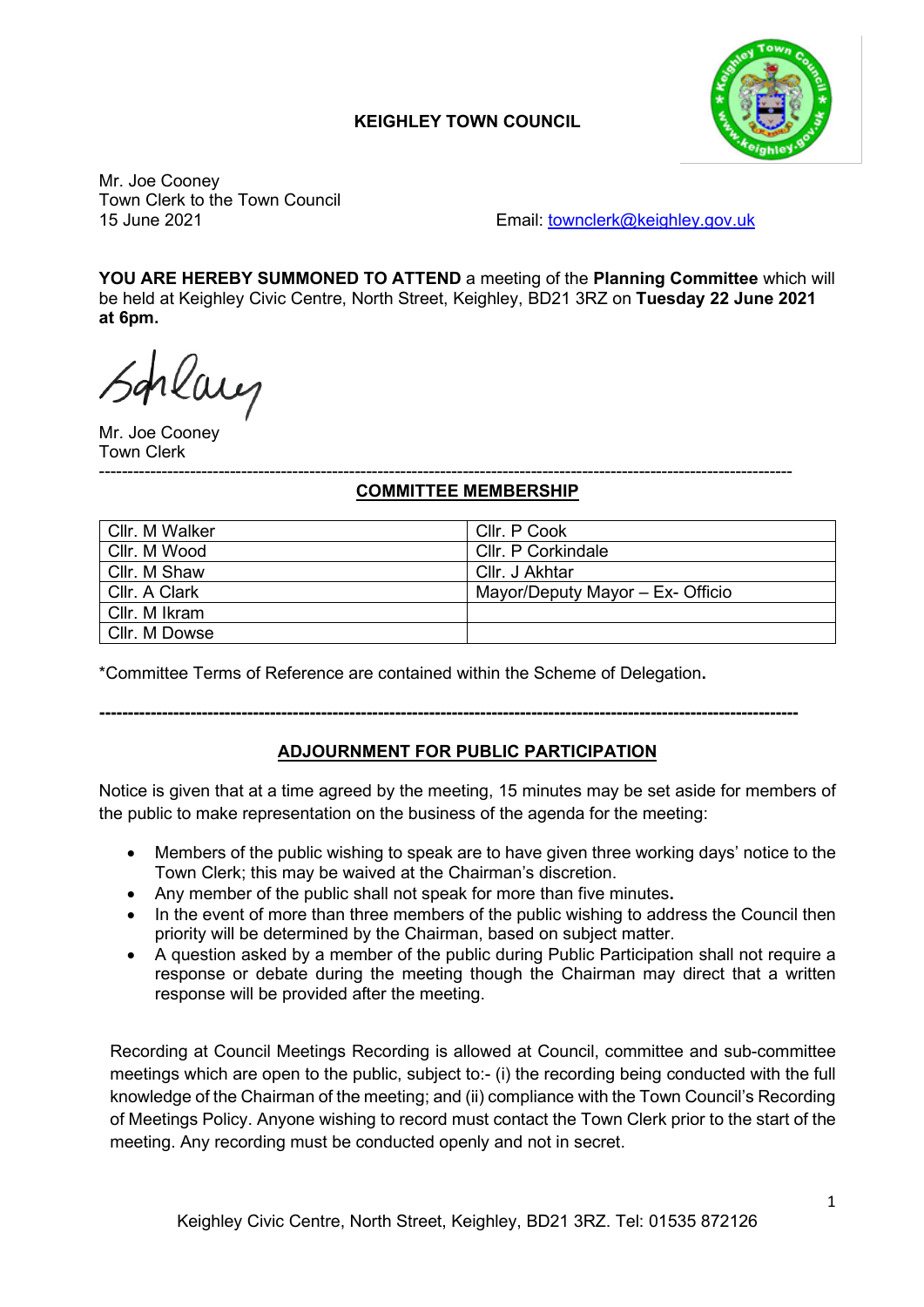#### **AGENDA**

#### **1. Apologies for absence**

Members are asked to receive apologies of absence for this meeting.

#### **2. Declarations of Interest**

 To receive declarations of interest under consideration on this agenda in accordance with the Localism Act 2011 s32 and the relevant Authorities (Disclosable Pecuniary Interests) Regulations 2012.

 Members are reminded that should you declare a pecuniary interest at a meeting, it is your responsibility to inform the Monitoring Officer.

- i) Declarations of Interest from Members
- ii) Declarations of Interest from Officers

#### **3. Public Question Time and Participation**

 Members of the public are advised that they are welcome to ask questions about items on the Agenda. It is not always possible to give a verbal response at the meeting and questions may receive a written reply. No resolution can be made under this item.

 Questions should relate to matters of Town Council policy or practice and not relate to the individual affairs of either the questioner or any other named person.

#### **4. Minutes – For Decision**

Members are asked to approve the minutes of the Planning Committee held on Tuesday 8 June 2021

*Copy attached*

#### **5. Committee comments on Planning Applications**

Members are asked to consider and comment on the following:

i) New applications

| No.           | <b>Application</b> | <b>Description</b>                                                                                                       | Location                                                                              |
|---------------|--------------------|--------------------------------------------------------------------------------------------------------------------------|---------------------------------------------------------------------------------------|
| $\mathbf 1$ . | 21/02710/FUL       | Construction of a<br>replacement dwelling and<br>demolition of a garage and<br>holistic therapy centre.                  | Holme House Farm Holme House<br>Lane Keighley West Yorkshire<br><b>BD22</b><br>0QY    |
| 2.            | 21/02749/HOU       | Rear extension, external<br>stairs, and alterations                                                                      | 92 Laycock Lane Laycock<br>Keighley West Yorkshire BD22<br>0PJ                        |
| 3.            | 21/02532/FUL       | Use of mill for weddings,<br>birthday parties, and other<br>gatherings in addition to the<br>approved outdoor activities | Ponden Mill Ponden Lane<br><b>Stanbury Keighley West Yorkshire</b><br><b>BD22 0HP</b> |
| 4.            | 21/02709/FUL       | Change of use from offices to<br>9 residential dwellings (upper                                                          | Yorkshire Bank PLC 73 North<br><b>Street Keighley West Yorkshire</b>                  |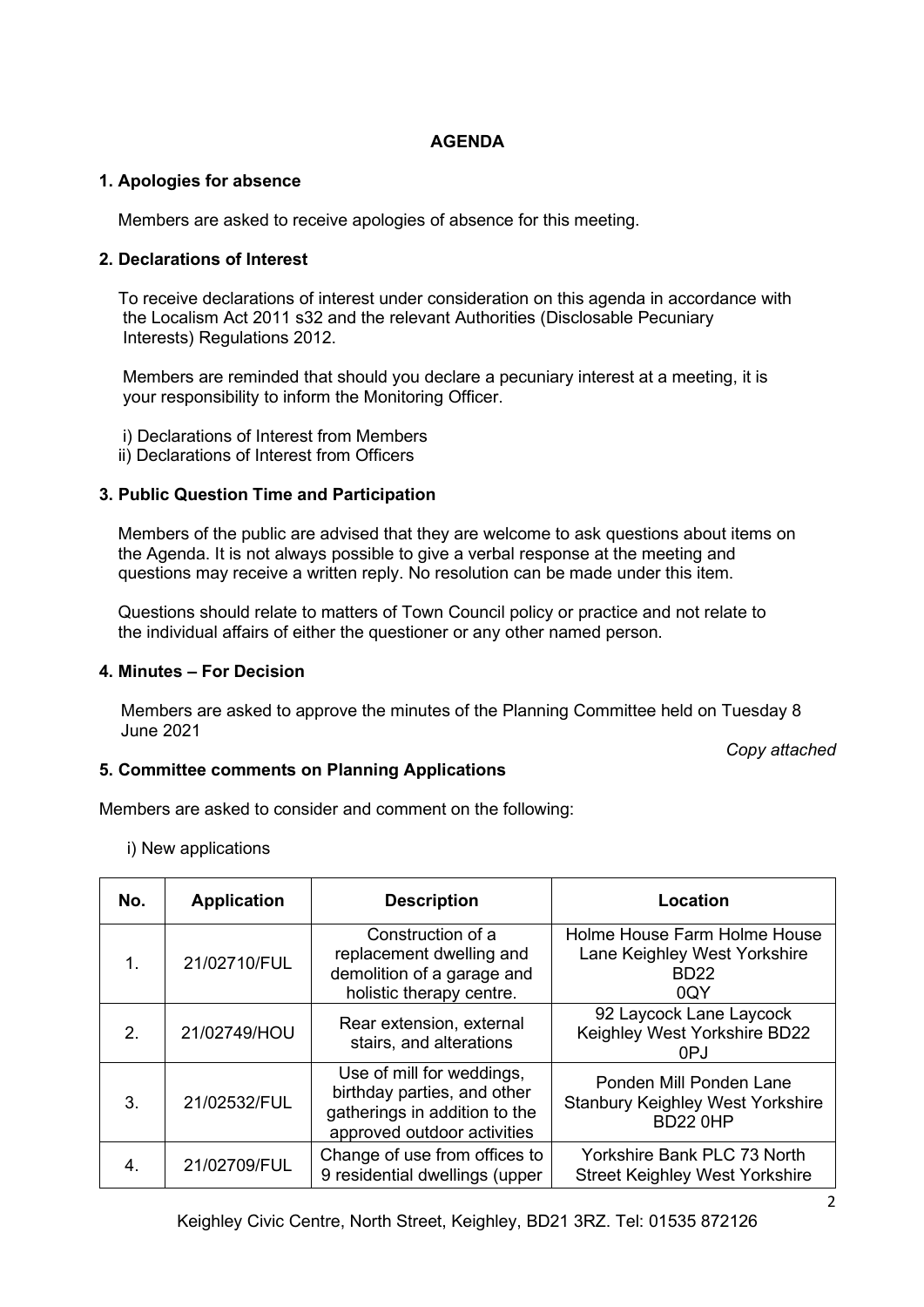|                |              | floors & ground floor access<br>only)                                                                                 |                                                                                               |
|----------------|--------------|-----------------------------------------------------------------------------------------------------------------------|-----------------------------------------------------------------------------------------------|
| 5.             | 21/02883/ADV | Internally illuminated fascia<br>and projecting signs (5 in<br>total)                                                 | 107 North Street Keighley West<br>Yorkshire BD21 3AA                                          |
| 6.             | 21/02892/FUL | Construction of a B8<br>storage/distribution unit                                                                     | Land At Chapel Lane Keighley<br>West Yorkshire BD21 2AD                                       |
| 7 <sub>1</sub> | 21/02688/FUL | Mixed use development -<br>retail at ground floor with flats<br>above                                                 | <b>Land At Braithwaite Avenue</b><br>Keighley West Yorkshire                                  |
| 8.             | 21/02919/HOU | Two storey side extension                                                                                             | 25 Harewood Crescent Keighley<br>West Yorkshire BD22 7NH                                      |
| 9.             | 21/02759/HOU | Single storey extension to<br>rear                                                                                    | Old Mill House Dockroyd Lane<br>Oakworth Keighley West Yorkshire<br><b>BD22 7RH</b>           |
| 10.            | 21/02921/HOU | Two storey side extension                                                                                             | 5 River Mount Bradford Road<br>Riddlesden Keighley West<br>Yorkshire BD21 4ES                 |
| 11.            | 21/02924/HOU | Single storey rear extension<br>with new side entrance door                                                           | 18 Mayhall Avenue East Morton<br>Keighley West Yorkshire BD20<br>5WF                          |
| 12.            | 21/02939/FUL | Construction of new<br>detached dwelling with<br>parking and access                                                   | Land To Rear Of 14 Wood View<br>Keighley Road Oakworth Keighley<br>West<br>Yorkshire BD22 7LP |
| 13.            | 21/02902/HOU | Two storey rear extension,<br>first floor side extension,<br>single storey side extension<br>and external alterations | 14 Woodside Keighley West<br>Yorkshire BD20 6LF                                               |

# ii) Applications Granted

| No.           | <b>Application</b> | <b>Details</b>                                                                       | Location                                                                         | <b>Committee</b><br><b>Comments</b>                                                                               |
|---------------|--------------------|--------------------------------------------------------------------------------------|----------------------------------------------------------------------------------|-------------------------------------------------------------------------------------------------------------------|
| $\mathbf 1$ . | 21/00775/HOU       | Single storey<br>front extension                                                     | 1 Dockroyd Lane<br>Oakworth Keighley<br><b>West Yorkshire</b><br><b>BD22 7RN</b> | <b>Keighley Town</b><br>Council has no<br>objection to the<br>application and<br>recommends for<br>approval.      |
| 2.            | 21/00818/FUL       | Change of use<br>from existing<br>offices (A2/E<br>use) to a bar<br>(A4/Sui Generis) | 3 Scott Street<br><b>Keighley West</b><br><b>Yorkshire BD21</b><br>2JJ           | <b>Keighley Town</b><br>Council has no<br>objection to the<br>application and<br>recommends for<br>approval.      |
| 3.            | 21/00852/HOU       | Demolition of<br>existing split<br>level garage and<br>proposed split<br>level annex | 37 Malsis Road<br>Keighley West<br><b>Yorkshire BD21</b><br>1EY                  | <b>Keighley Town</b><br>Council approved the<br>demolition but has<br>concerns over parking<br>and access issues. |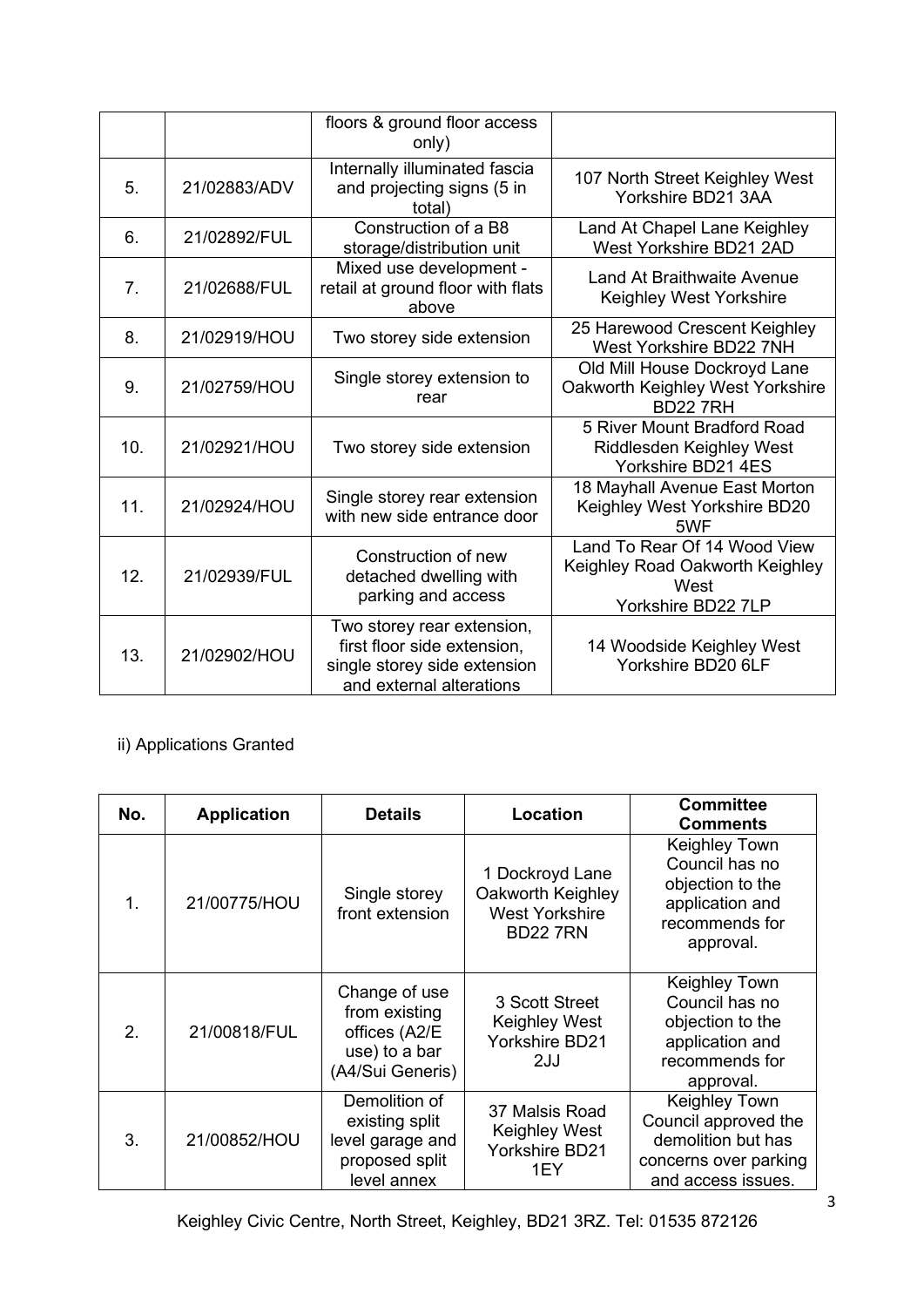| 4. | 21/00919/HOU | Demolition of<br>existing<br>conservatory<br>and construction<br>of a single<br>storey rear<br>extension.                                                                                                                      | 28 Maple Avenue<br>Oakworth Keighley<br><b>West Yorkshire</b><br><b>BD227HS</b>                             | Keighley Town<br>Council has no<br>objection to the<br>application and<br>recommends for<br>approval.        |
|----|--------------|--------------------------------------------------------------------------------------------------------------------------------------------------------------------------------------------------------------------------------|-------------------------------------------------------------------------------------------------------------|--------------------------------------------------------------------------------------------------------------|
| 5. | 21/00980/HOU | Retrospective<br>planning<br>application for<br>alterations to the<br>outbuilding plus<br>low level<br>decking area                                                                                                            | 17 Providence<br><b>Crescent Oakworth</b><br>Keighley West<br><b>Yorkshire BD22</b><br>7QU                  | Keighley Town<br>Council has no<br>objection to the<br>application and<br>recommends for<br>approval.        |
| 6. | 21/00991/HOU | Reconstruction<br>of dilapidated<br>outbuilding to<br>create a new<br>garage and<br>store. An<br>extension on the<br>site of another<br>existing<br>dilapidated<br>structure to<br>create a<br>home office and<br>roof terrace | <b>Higher Moss Carr</b><br>Farm Moss Carr<br>Road Long Lee<br>Keighley West<br><b>Yorkshire BD21</b><br>4SD | <b>Keighley Town</b><br>Council has no<br>objection to the<br>application and<br>recommends for<br>approval. |
| 7. | 21/00984/HOU | Hip to gable roof<br>front and rear<br>dormers and<br>single storey<br>side and rear<br>extension and<br>dropped curb                                                                                                          | 13 Glenhurst<br>Avenue Keighley<br><b>West Yorkshire</b><br><b>BD214RJ</b>                                  | Keighley Town<br>Council has no<br>objection to the<br>application and<br>recommends for<br>approval.        |
| 8. | 21/01005/HOU | Conversion of<br>integral garage<br>into a living<br>room                                                                                                                                                                      | 4 Astwick Close<br><b>East Morton</b><br>Keighley West<br>Yorkshire BD20<br>5WH                             | Keighley Town<br>Council has no<br>objection to the<br>application and<br>recommends for<br>approval.        |

# iii) Applications Refused

| No. | <b>Application</b> | <b>Details</b>                            | Location                                                              | <b>Committee</b><br><b>Comments</b>                                                           |
|-----|--------------------|-------------------------------------------|-----------------------------------------------------------------------|-----------------------------------------------------------------------------------------------|
|     | 21/00819/HOU       | Single storey<br>wrap around<br>extension | 27 Staincliffe Drive<br><b>Keighley West</b><br>Yorkshire BD22<br>6FF | <b>Keighley Town</b><br>Council recommend<br>refusal due to<br>overdevelopment of<br>the site |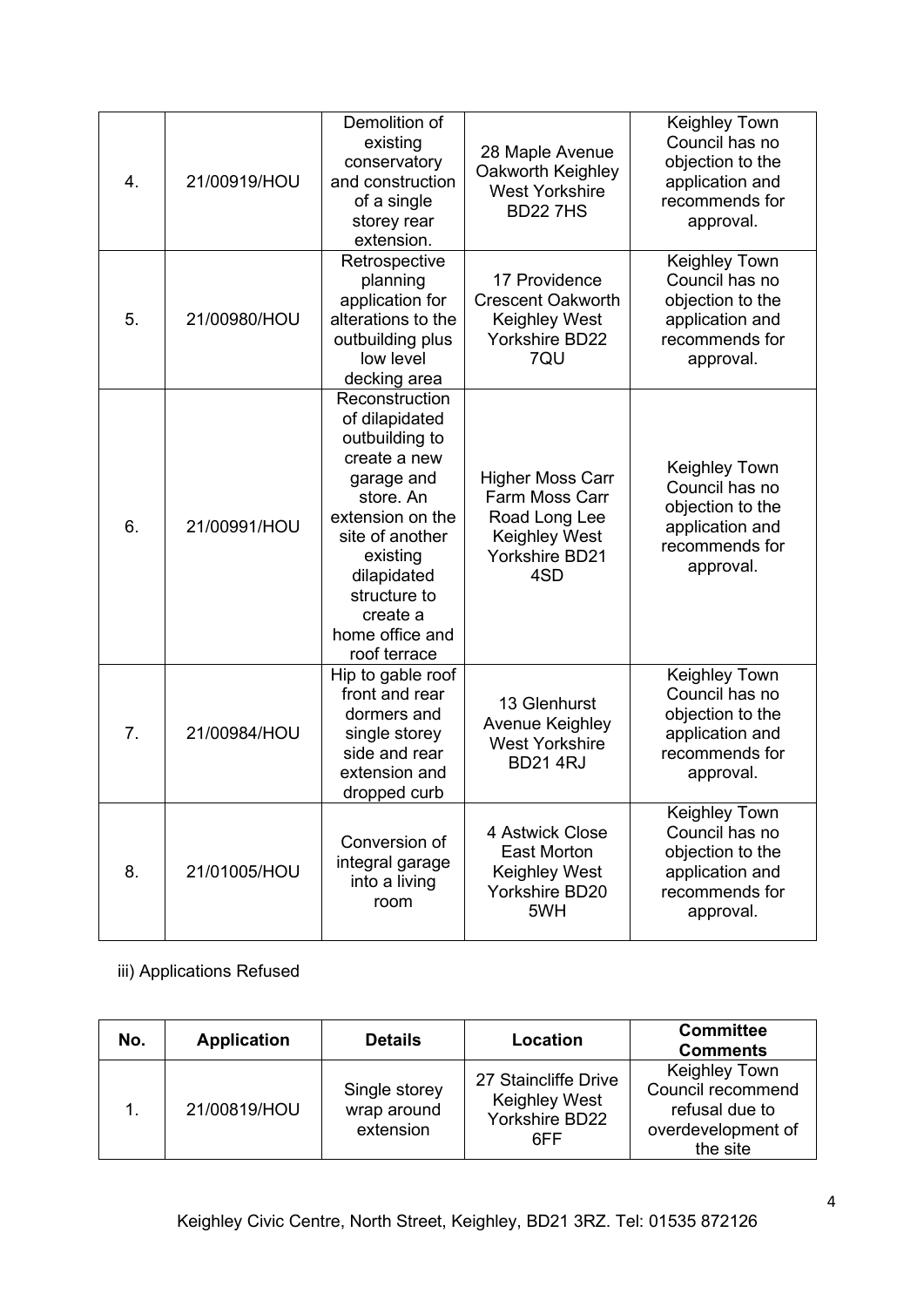#### iv) Applications Withdrawn

| No.           | <b>Application</b> | <b>Details</b>                                                                                                                                                                                                                                                                                                                                 | Location                                                                                            | <b>Committee</b><br><b>Comments</b>                                                                   |
|---------------|--------------------|------------------------------------------------------------------------------------------------------------------------------------------------------------------------------------------------------------------------------------------------------------------------------------------------------------------------------------------------|-----------------------------------------------------------------------------------------------------|-------------------------------------------------------------------------------------------------------|
| $\mathbf 1$ . | 21/00874/FUL       | Change of use<br>from residential<br>to (use class<br>C2) children's<br>residential<br>home, including<br>replacement of<br>garage door to<br>front with<br>window,<br>installation of<br>new window<br>opening to rear<br>elevation,<br>replacement of<br>existing patio<br>door to rear<br>with a window<br>and new escape<br>stair to rear. | The Bungalow<br><b>High Spring</b><br><b>Gardens Lane</b><br>Keighley West<br>Yorkshire BD20<br>6JX | Keighley Town<br>Council has no<br>objection to the<br>application and<br>recommends for<br>approval. |

v) Other Planning Matters

None.

### **6. Delegation of comments on Planning Applications**

None.

### **7. Pre-Application Consultation – For Decision**

None

### **8. Planning Appeals – For noting**

None.

## **9. Date & Time of Next meeting**

Councillors agree the next meeting will be held on Tuesday 13 July 2021 at 6.00pm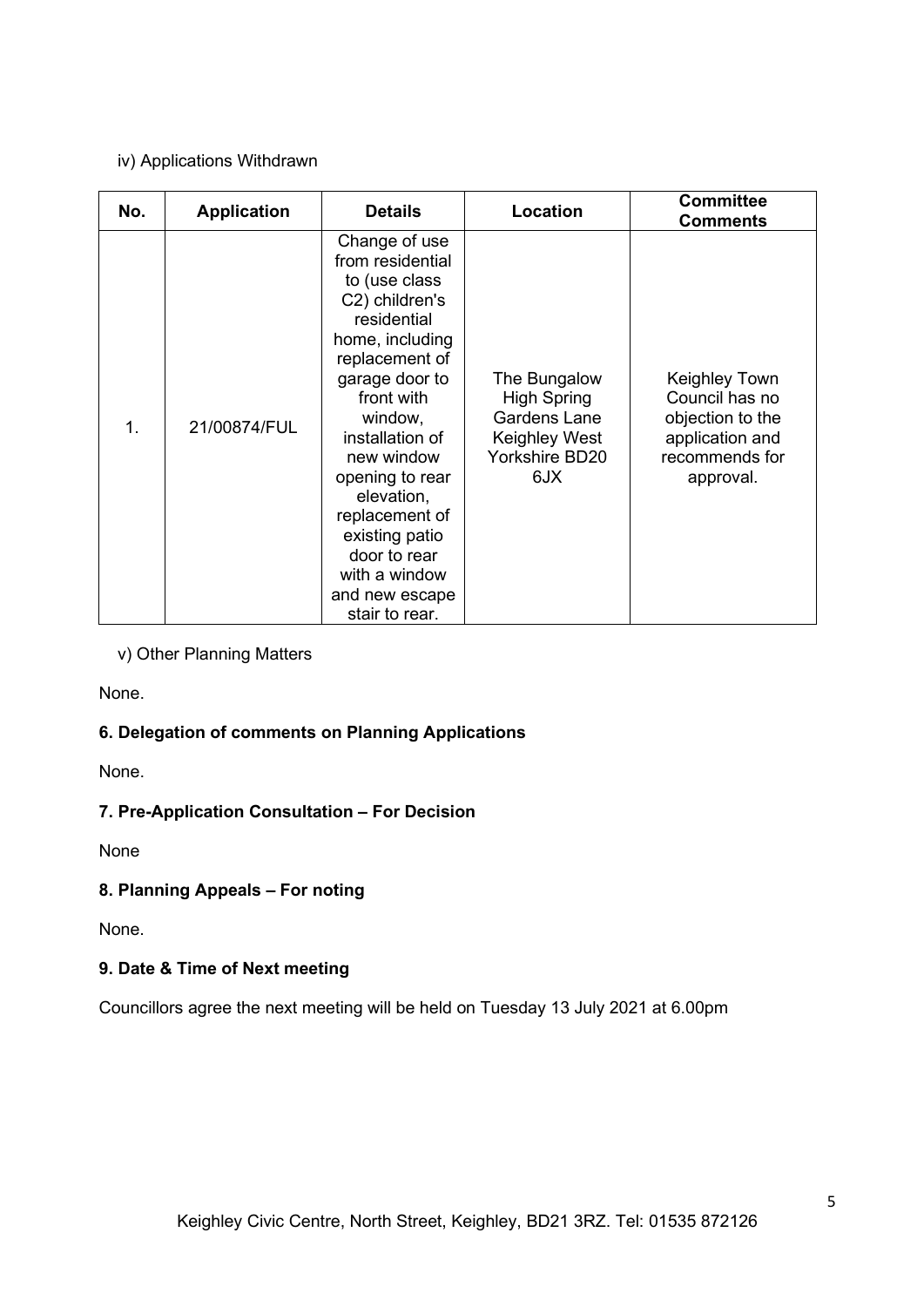### **OFFICER SUPPORT TO THE MEETING**

Officers scheduled to attend: Joe Cooney (Town Clerk)

### **APOLOGIES**

Contact the office during normal opening hours (01535) 872126 Email: [joe.cooney@keighley.gov.uk](mailto:joe.cooney@keighley.gov.uk) 

Late apologies should be made by phone to the senior officer scheduled to attend.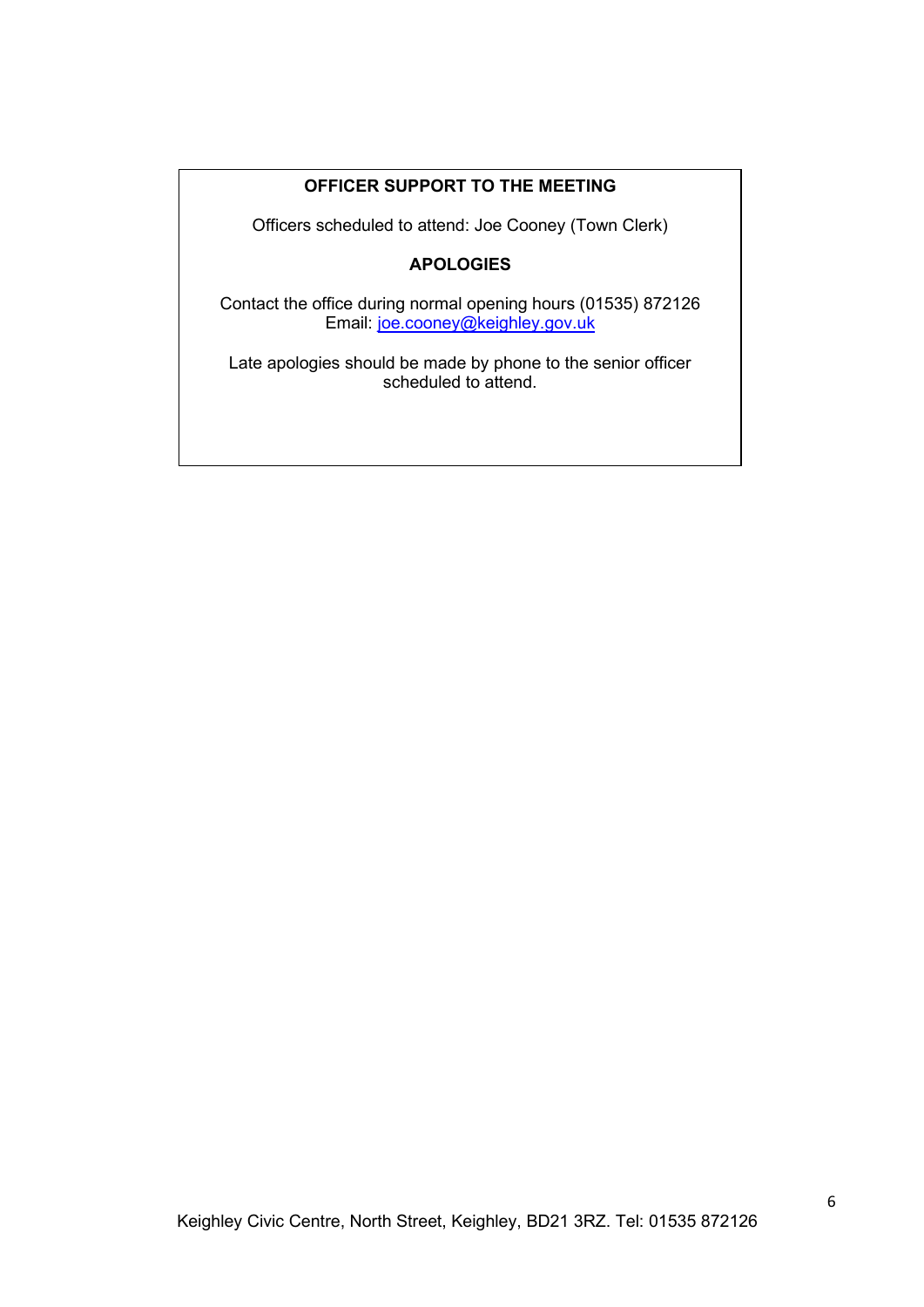

### **KEIGHLEY TOWN COUNCIL**

Minutes of the Planning (P) Committee held remotely on Tuesday 8 June 2021

- **Present:** Councillor Abberton Councillor Akhtar Councillor Wood Councillor Corkindale Councillor Ikram Councillor M Walker Councillor Adams – Ex Officio
- **Also Present:** Joe Cooney, Town Clerk Councillor Abberton – Observing

#### **001/2021 (P) Election of Chairman**

Cllr M Walker proposed by Cllr Corkindale and seconded by Cllr Akhtar.

**RESOLVED** that Cllr M Walker be elected Chairman for the Municipal year 2021/22.

#### **002/2021 (P) Election of Vice Chairman**

Cllr Wood proposed by Cllr Adams and seconded by Cllr Akhtar.

**RESOLVED** that Cllr Wood be elected Vice Chairman for the Municipal year 2021/22.

#### **003/2021 (P) Apologies for absence**

Cllr M Shaw, Cllr Wrench and Cllr Dowse

**RESOLVED** to accept and record the above apologies

#### **004/2021 (P) Declarations of Interest**

**RESOLVED** there were no declarations of interest under consideration on this agenda in accordance with the Localism Act 2011 s32 and the relevant Authorities (Disclosable Pecuniary Interests) Regulations 2012 from either Members or Officers.

#### **005/2021 (P) Public Question Time**

None.

#### **006/2021 (P) Minutes**

**RESOLVED** to confirm the minutes of the meeting held on Tuesday 27 April 2021 be confirmed as a true record of the proceedings and signed by the Chair.

### **007/2021 (P) Planning Applications**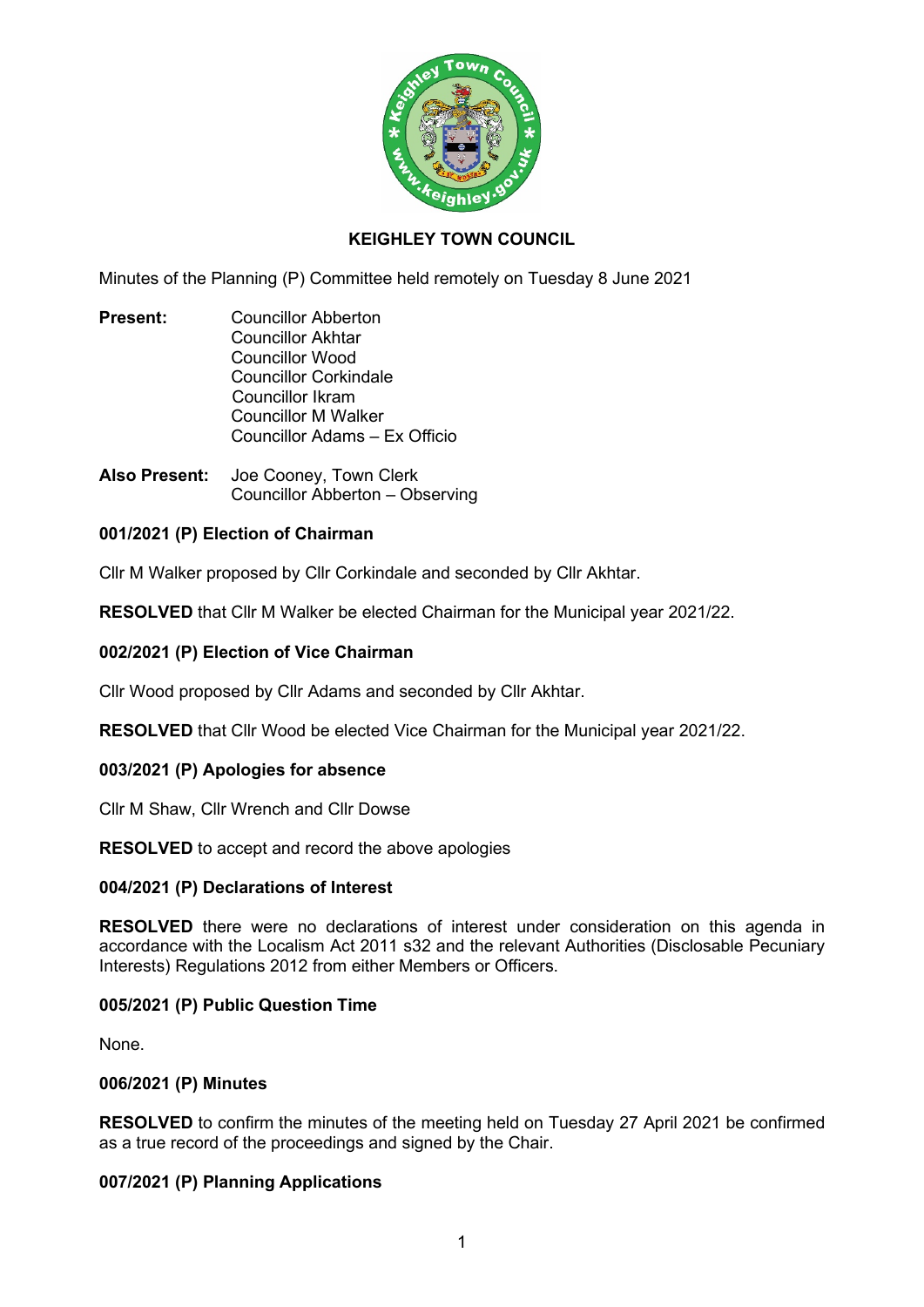## **i) New Applications**

| <b>Application No</b> | <b>Comment</b>                                                                                                                                                                                                                                               |
|-----------------------|--------------------------------------------------------------------------------------------------------------------------------------------------------------------------------------------------------------------------------------------------------------|
| 21/02678/HOU          | No objection and recommend approval                                                                                                                                                                                                                          |
| 21/02514/HOU          | The Town Council has concerns the proposal is an overdevelopment of the<br>site and its increased size and scale would have a negative impact on the<br>street scene and local amenity.                                                                      |
| 21/02531/HOU          | No objection and recommend approval                                                                                                                                                                                                                          |
| 21/02548/FUL          | No objection and recommend approval                                                                                                                                                                                                                          |
| 21/02459/HOU          | No objection and recommend approval                                                                                                                                                                                                                          |
| 21/02566/FUL          | The Town Council is concerned about the lack of off street parking identified<br>in the application and believes this could have a detrimental impact on<br>highways. The application should be referred to a planning officer for further<br>consideration. |
| 21/02602/OUT          | No objection and recommend approval                                                                                                                                                                                                                          |
| 21/02638/FUL          | No objection and recommend approval                                                                                                                                                                                                                          |
| 21/02310/FUL          | No objection and recommend approval                                                                                                                                                                                                                          |
| 21/02614/FUL          | No objection and recommend approval                                                                                                                                                                                                                          |
| 21/02768/FUL          | No objection and recommend approval                                                                                                                                                                                                                          |
| 21/02676/HOU          | No objection and recommend approval                                                                                                                                                                                                                          |
| 21/02685/FUL          | No objection and recommend approval                                                                                                                                                                                                                          |
| 21/02691/ADV          | No objection and recommend approval                                                                                                                                                                                                                          |

**RESOLVED** to submit the above comments to Bradford MDC in response to each application.

### **ii) Applications Granted**

Councillors noted the following applications.

| No. | <b>Application</b> | <b>Details</b>                                                                                                                                                                    | <b>Location</b>                                                 | <b>Committee</b><br><b>Comments</b>                                                                                                                        |
|-----|--------------------|-----------------------------------------------------------------------------------------------------------------------------------------------------------------------------------|-----------------------------------------------------------------|------------------------------------------------------------------------------------------------------------------------------------------------------------|
| 1.  | 20/05576/MAR       | Reserved<br>matters<br>application<br>requesting<br>consideration of<br>access,<br>appearance,<br>landscaping,<br>layout and scale<br>for 32 dwellings<br>(pursuant to<br>outline | Land At Redwood<br>Close Long Lee<br>Keighley West<br>Yorkshire | Recommend the<br>application should be<br>refused based on the<br>impact on highways<br>and local<br>infrastructure such as<br>schools and NHS<br>services |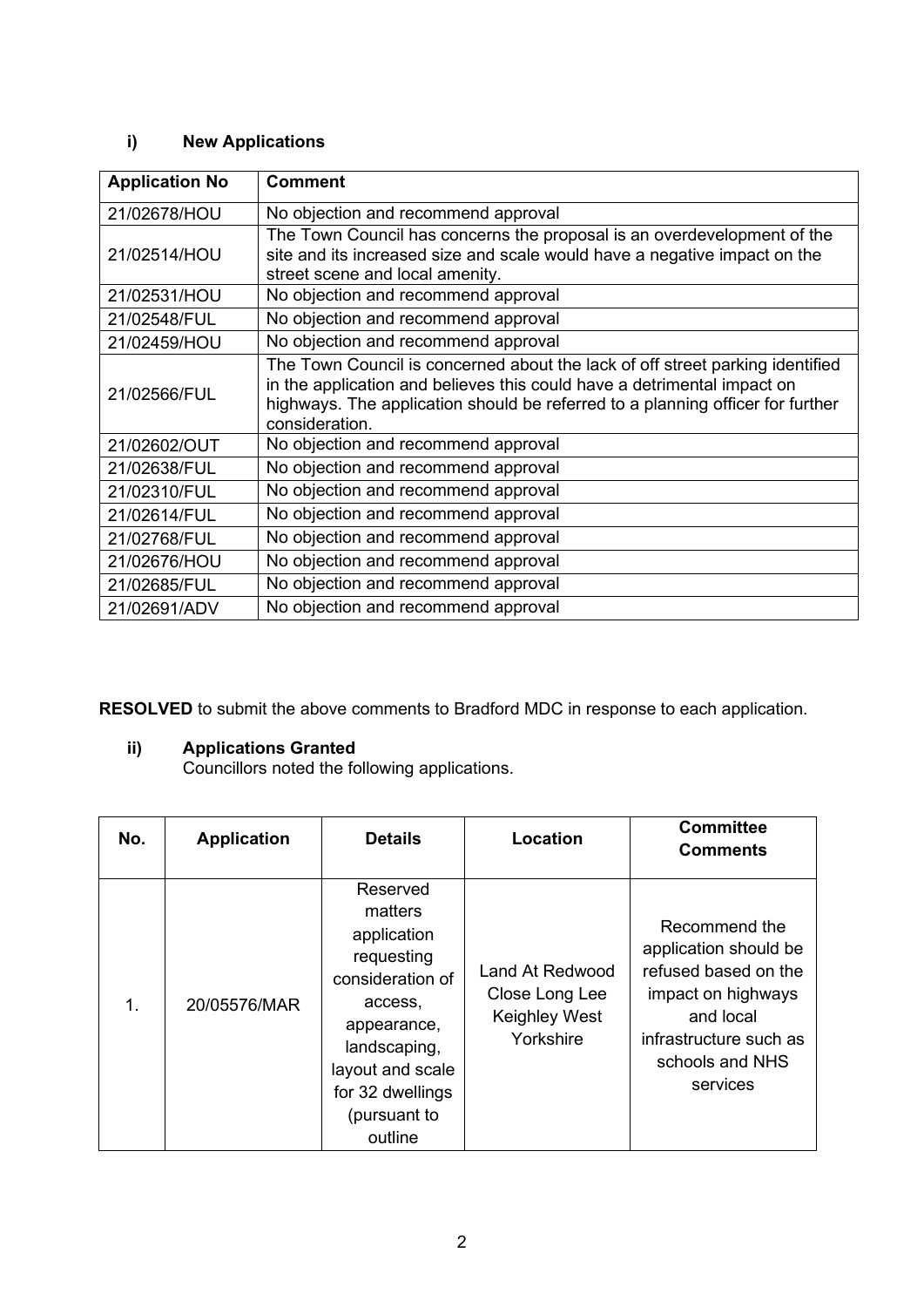|    |              | approval<br>17/02809/MAO)                                                                                                                                                  |                                                                                                                                  |                                                                                                       |
|----|--------------|----------------------------------------------------------------------------------------------------------------------------------------------------------------------------|----------------------------------------------------------------------------------------------------------------------------------|-------------------------------------------------------------------------------------------------------|
| 2. | 21/00505/HOU | Two storey rear<br>and first floor<br>side extension<br>and infill of<br>porch.                                                                                            | 14 Greenthwaite<br>Close Keighley<br><b>West Yorkshire</b><br><b>BD20 6DZ</b>                                                    | Keighley Town<br>Council has no<br>objection to the<br>application and<br>recommends for<br>approval. |
| 3. | 21/00479/HOU | Parking spaces<br>to front with<br>retaining wall<br>and dropped<br>kerb, demolition<br>of existing<br>conservatory<br>and construction<br>of two storey<br>rear extension | Old Mill House 10<br><b>Western Avenue</b><br>Riddlesden<br><b>Keighley West</b><br>Yorkshire<br><b>BD20 5DJ</b>                 | Keighley Town<br>Council has no<br>objection to the<br>application and<br>recommends for<br>approval. |
| 4. | 21/00559/HOU | A steel framed<br>garden room                                                                                                                                              | 8 Moss Carr<br><b>Terrace Calton</b><br><b>Road Thwaites</b><br><b>Brow Keighley</b><br><b>West Yorkshire</b><br><b>BD21 4UU</b> | Keighley Town<br>Council has no<br>objection to the<br>application and<br>recommends for<br>approval. |
| 5. | 21/00577/HOU | Single storey<br>side and rear<br>extensions                                                                                                                               | 11 Thornhill<br><b>Avenue Oakworth</b><br><b>Keighley West</b><br>Yorkshire BD22<br>7NB                                          | Keighley Town<br>Council has no<br>objection to the<br>application and<br>recommends for<br>approval. |
| 6. | 21/00663/HOU | Proposed first<br>floor rear<br>extension                                                                                                                                  | 371 Bradford Road<br>Sandbeds Keighley<br><b>West Yorkshire</b><br><b>BD20 5LN</b>                                               | Keighley Town<br>Council has no<br>objection to the<br>application and<br>recommends for<br>approval. |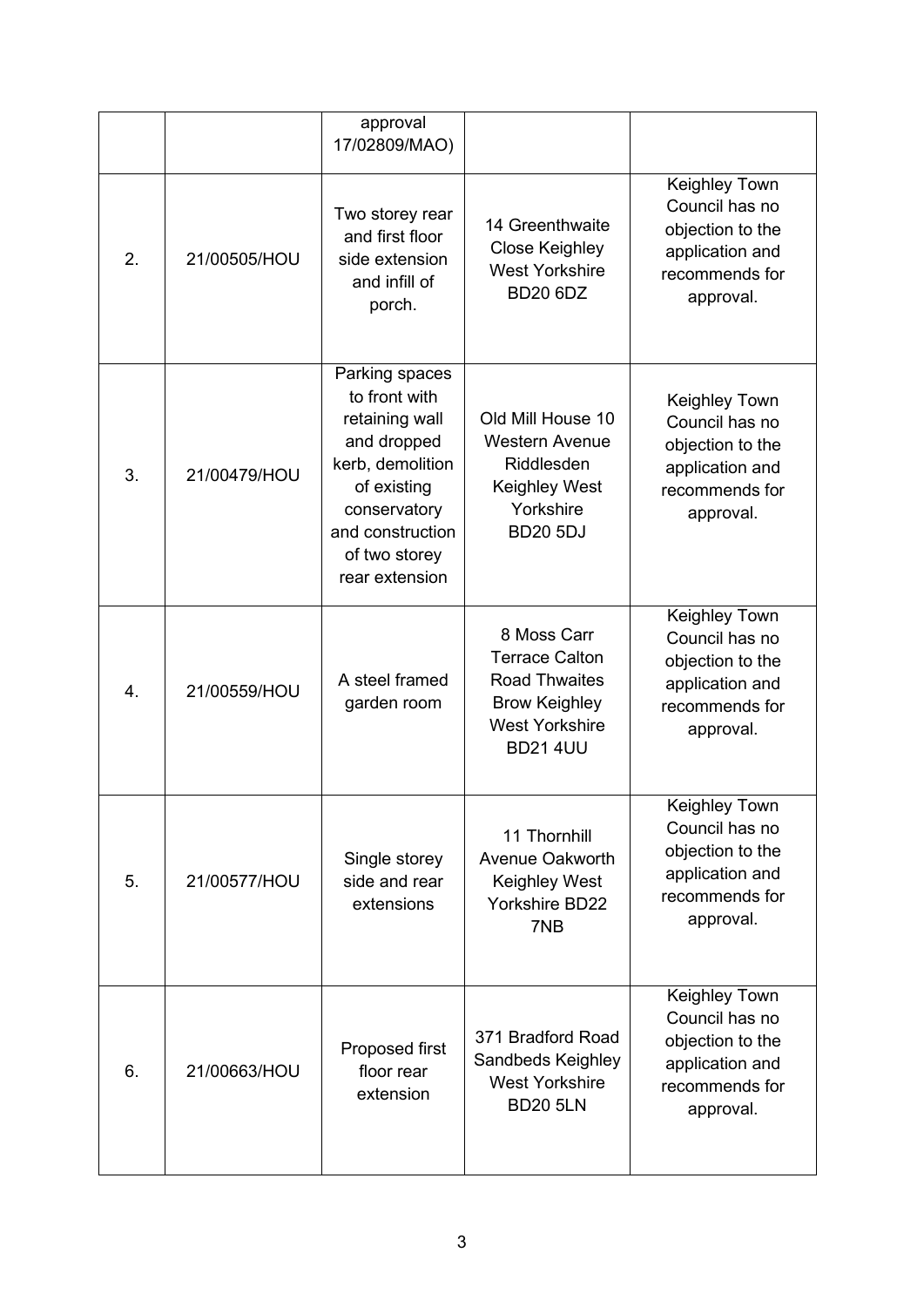| 7.  | 21/00584/LBC | Replacement of<br>existing<br>windows and<br>front door                                                                                                                                           | Laurel Bank Main<br>Road East Morton<br><b>Keighley West</b><br>Yorkshire BD20<br>5TE | Keighley Town<br>Council has no<br>objection to the<br>application and<br>recommends for<br>approval. |
|-----|--------------|---------------------------------------------------------------------------------------------------------------------------------------------------------------------------------------------------|---------------------------------------------------------------------------------------|-------------------------------------------------------------------------------------------------------|
| 8.  | 21/00631/HOU | loft conversaton<br>with dormer<br>window<br>extension to<br>front and<br>permitted<br>development<br>dormer to rear.                                                                             | 18 Braithwaite<br>Road Keighley<br><b>West Yorkshire</b><br><b>BD22 6PA</b>           | Keighley Town<br>Council has no<br>objection to the<br>application and<br>recommends for<br>approval. |
| 9.  | 21/00708/HOU | To construct a<br>small two storey<br>extension to the<br>rear of the<br>existing property                                                                                                        | 11 Ridgeway<br><b>Mount Keighley</b><br><b>West Yorkshire</b><br><b>BD22 6LY</b>      | Keighley Town<br>Council has no<br>objection to the<br>application and<br>recommends for<br>approval. |
| 10. | 21/00686/FUL | Demolition of<br>existing garage<br>and construction<br>of one bungalow<br>within the<br>grounds of the<br>existing house<br>with the addition<br>of off-street<br>parking for both<br>properties | 1 Dimples Lane<br><b>East Morton</b><br><b>Keighley West</b><br>Yorkshire BD20<br>5SU | Keighley Town<br>Council has no<br>objection to the<br>application and<br>recommends for<br>approval. |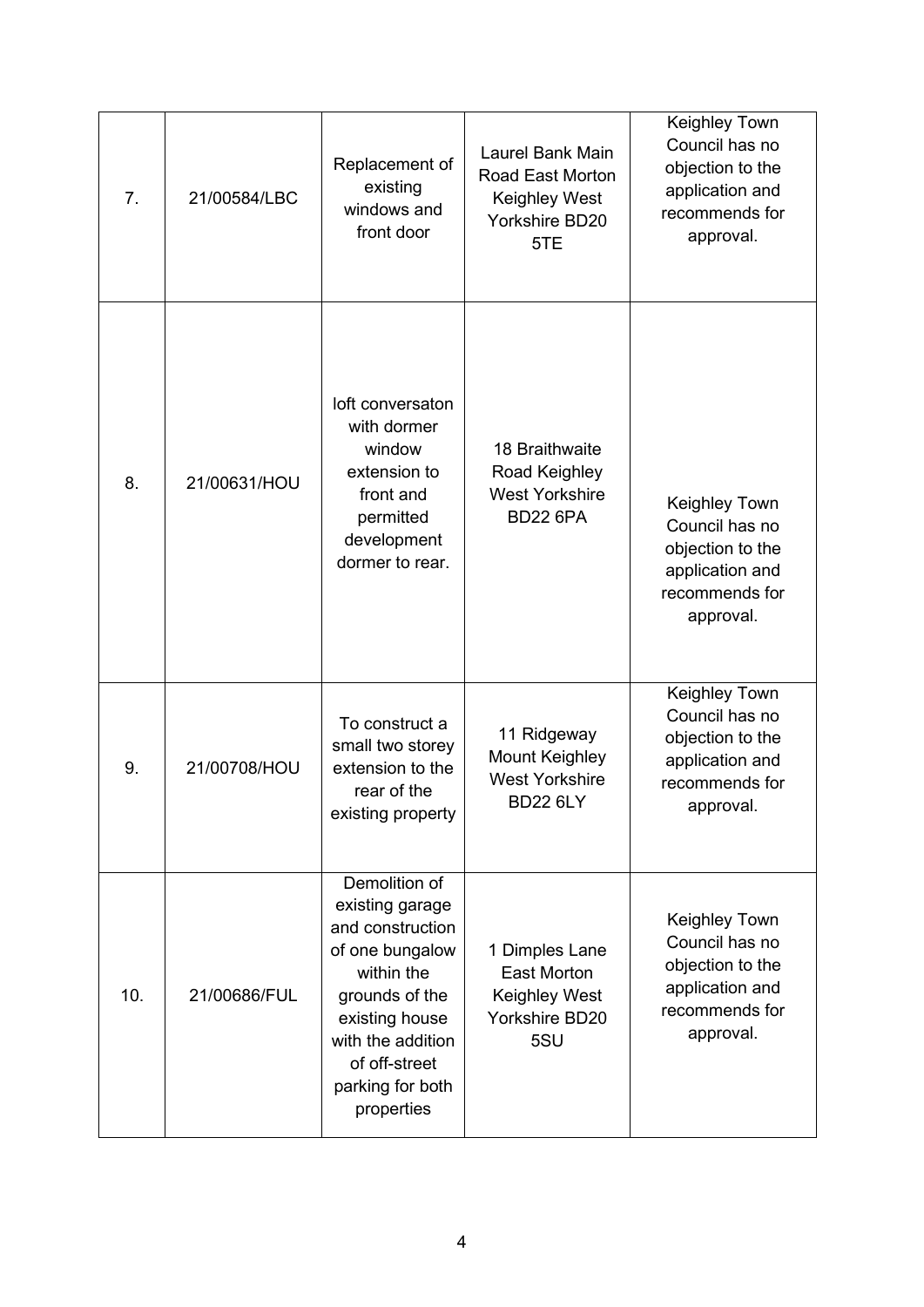| 11. | 21/00669/HOU | Single storey<br>side extension                | Oaklea 16 Shann<br>Lane Keighley<br><b>West Yorkshire</b><br><b>BD20 6NA</b>                       | Keighley Town<br>Council has no<br>objection to the<br>application and<br>recommends for<br>approval. |
|-----|--------------|------------------------------------------------|----------------------------------------------------------------------------------------------------|-------------------------------------------------------------------------------------------------------|
| 12. | 21/00695/HOU | First floor rear<br>extension                  | 28 Dale View Road<br>Long Lee Keighley<br><b>West Yorkshire</b><br><b>BD21 4YF</b>                 | Keighley Town<br>Council has no<br>objection to the<br>application and<br>recommends for<br>approval. |
| 13. | 21/00690/HOU | Two storey rear<br>and part side<br>extension. | 23 Lane Ends<br><b>Colne Road</b><br>Oakworth Keighley<br><b>West Yorkshire</b><br><b>BD22 7PR</b> | Keighley Town<br>Council has no<br>objection to the<br>application and<br>recommends for<br>approval. |
| 14. | 21/00769/FUL | Detached<br>dwelling with<br>attached garage   | 15 Goose Cote<br>Lane Keighley<br><b>West Yorkshire</b><br><b>BD227NG</b>                          | Keighley Town<br>Council has no<br>objection to the<br>application and<br>recommends for<br>approval. |

# **iii) Applications Refused**

| No.           | <b>Application</b> | <b>Details</b>                                                                                                                      | Location                                                                               | <b>Committee</b><br><b>Comments</b>                                     |
|---------------|--------------------|-------------------------------------------------------------------------------------------------------------------------------------|----------------------------------------------------------------------------------------|-------------------------------------------------------------------------|
| 1.            | 21/00245/HOU       | Construction of<br>single storey<br>side and two<br>storey rear<br>extension. Loft<br>conversion with<br>front and rear<br>dormers. | 16 Hospital Road<br><b>Riddlesden</b><br><b>Keighley West</b><br>Yorkshire BD20<br>5EP | Keighley Town<br>Council recommends<br>referral to planning<br>officers |
| $\mathcal{P}$ | 21/00737/HOU       | Removal of<br>existing sun<br>room and                                                                                              | 5 Woodlands View<br>Oakworth Keighley                                                  | Keighley Town<br>recommend the<br>application be refused                |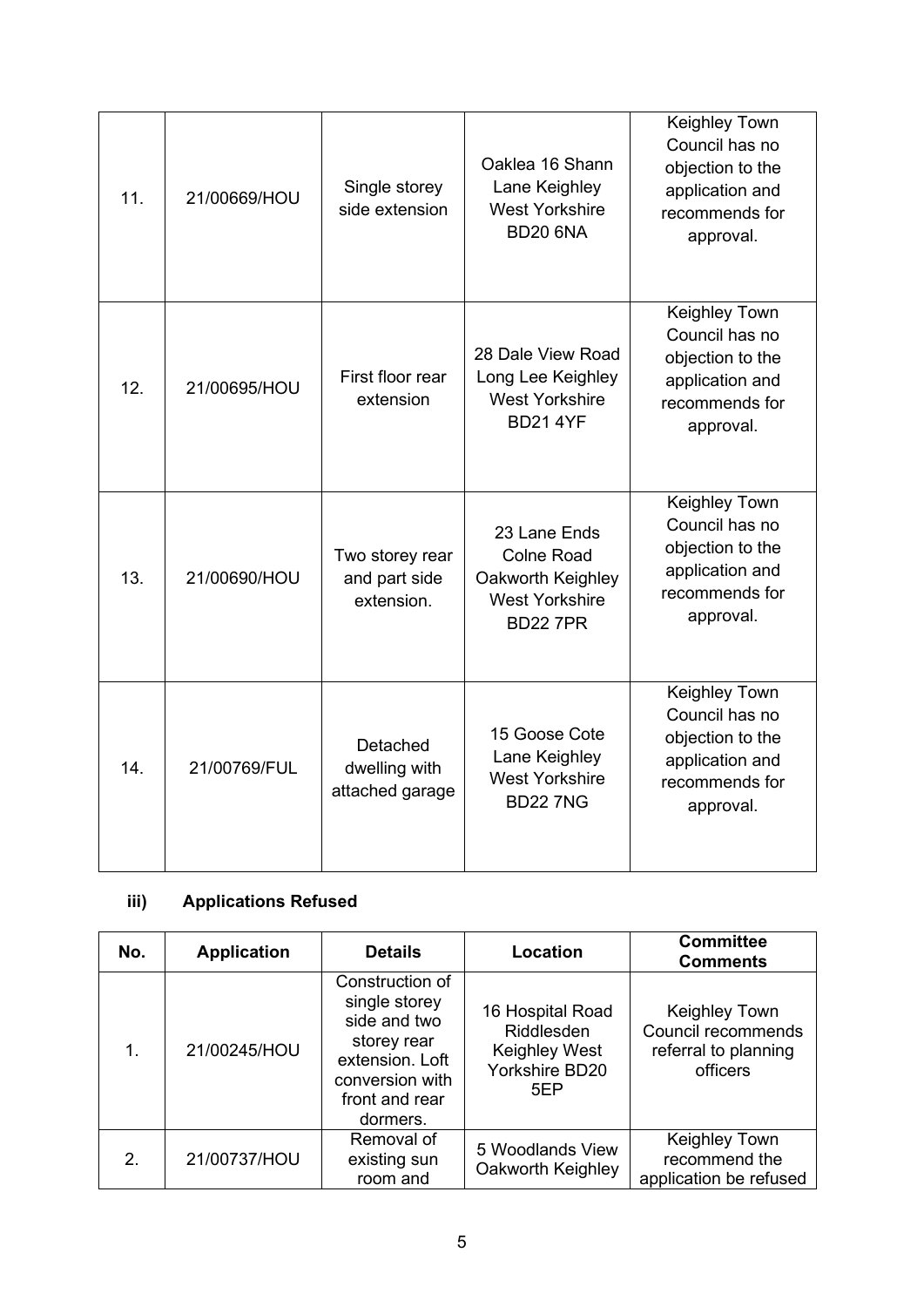| decking and<br>proposed new<br>ground<br>floor and part<br>lower ground<br>floor rear | <b>West Yorkshire</b><br><b>BD227TF</b> | due to the impact on<br>nearby trees as<br>outlined in the Tree<br>Officer report |
|---------------------------------------------------------------------------------------|-----------------------------------------|-----------------------------------------------------------------------------------|
| extension with                                                                        |                                         |                                                                                   |
| reduced area of<br>decking.                                                           |                                         |                                                                                   |

## **iv) Applications Withdrawn**

| No.         | <b>Application</b> | <b>Details</b>                                                                                                                                       | <b>Location</b>                                                                                                        | <b>Committee</b><br><b>Comments</b>                                                                   |
|-------------|--------------------|------------------------------------------------------------------------------------------------------------------------------------------------------|------------------------------------------------------------------------------------------------------------------------|-------------------------------------------------------------------------------------------------------|
| $\mathbf 1$ | 21/00529/FUL       | Refurbishment<br>of existing retail<br>store to include<br>internal<br>structural works<br>complete with<br>roof skylights<br>and external<br>plant. | 53 Cavendish<br><b>Street Keighley</b><br><b>West Yorkshire</b><br><b>BD21 3RB</b>                                     | Keighley Town<br>Council has no<br>objection to the<br>application and<br>recommends for<br>approval. |
| $2_{-}$     | 21/00016/FUL       | New dwelling                                                                                                                                         | Land At Grid Ref<br>403560 439176<br><b>Back Wright</b><br><b>Avenue Oakworth</b><br>Keighley<br><b>West Yorkshire</b> | Keighley Town<br>Council recommend<br>refusal based on<br>development.                                |

### **v) Other Planning Matters**

### **008/2021 (P) Delegated Decisions**

None.

### **009/2021 (P) Pre-planning Consultation**

None/

### **010/2021 (P) Planning Appeals**

None.

### **011/2021 (AL) Date of Next Meeting**

**RESOLVED** to note the date of the next scheduled meeting of this Committee will be held on Tuesday 22 June 2021 at 6.00pm.